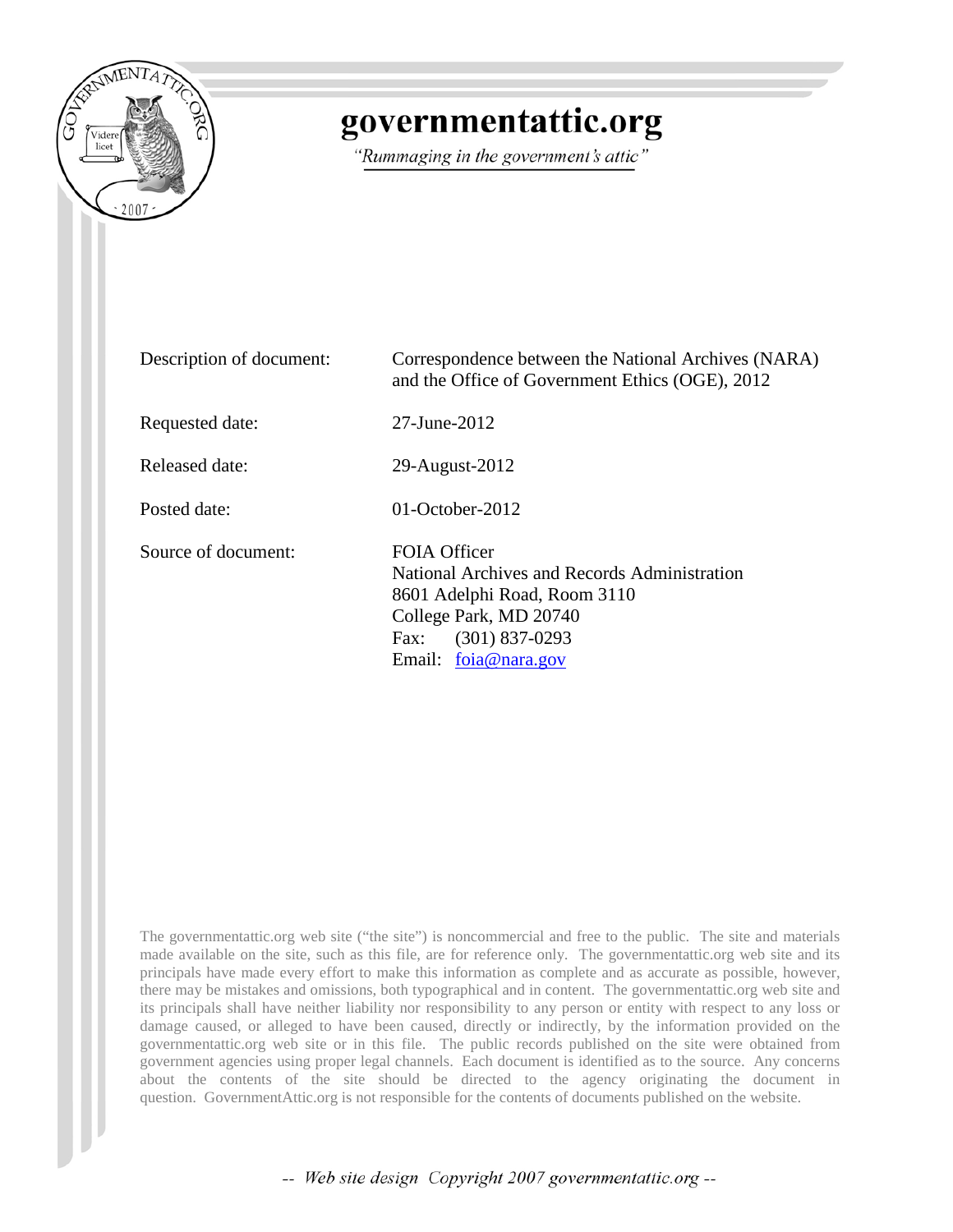

August 9, 2012

#### Re: Freedom of Information Act Request NGC 12-170

This is in response to your Freedom of Information Act (FOIA) request of June 22, 2012, for a copy of correspondence between the National Archives and the Office of Government Ethics (OGE) from January 1, 2001 to the present. Your request was received in this office on June 27, 2012, and assigned tracking number NGC12-170.

We located II pages responsive to your request. These pages are released in full. This concludes the processing of your request.

If you consider this a denial, you may appeal to the Deputy Archivist (NO), National Archives and Records Administration, 8601 Adelphi Road, College Park, Maryland 20740. Your appeal should be received within 35 calendar days of the date of this letter and it should explain why you feel our response did not meet the standards of the FOJA. Both the letter and the envelope should be clearly marked "Freedom of Information Act Appeal." All correspondence should reference the tracking number NGCI2-170.

Sincerely,

JAY OLIN NARA Deputy FOlA Officer Office of General Counsel

Enclosures

NATIONAL ARC HIV ES *and*  RECORDS ADMINISTRATION

8601 ADELPHI ROAD COLLEGE PARK. MD 20740-6001 www. *arch ives.gov*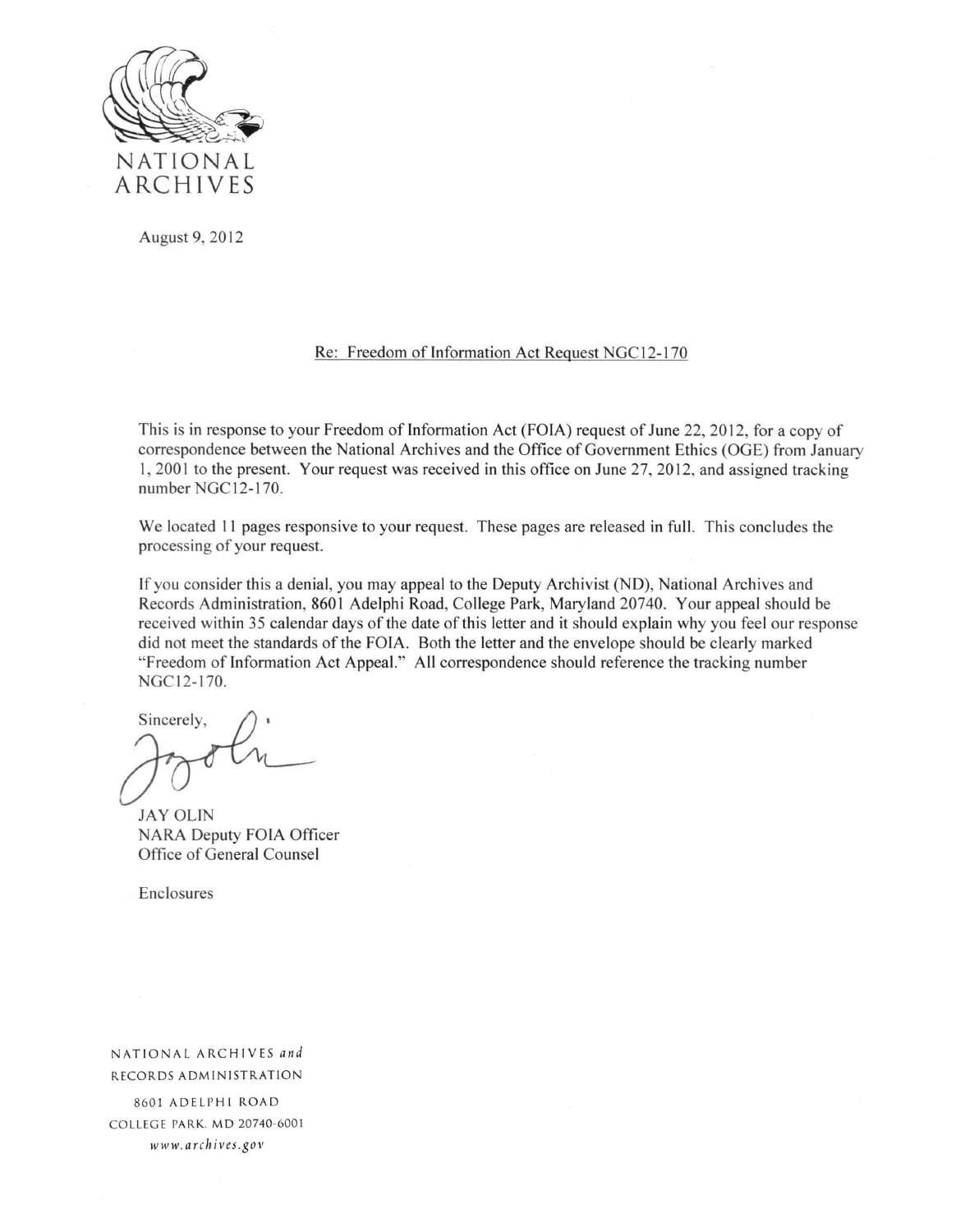



 $\lambda$ 

## **Stephen Cooper • questionanaires from single issue reviews**

**from: To: Date: Subject:**  questionanaires from single issue reviews **CC:**  "Mary Donovan" <mtdonova@oge.gov> <stephen.cooper@nara.gov> 09/25/2002 2:27 PM <LESLIE.FARKAS@nara.gov>

Per our phone contestation, I consulted Phyllis Hoffer in OGE's Program Review Division about the transfer time of the electronic data.

Please amend Job No. N1·522·02·1, item lC to read as follows:

Electronic data. Data collected from single issue review questionnaires.

PERMANENT. Transfer electronic data and related systems documentation to NARA 2 years after completion of review.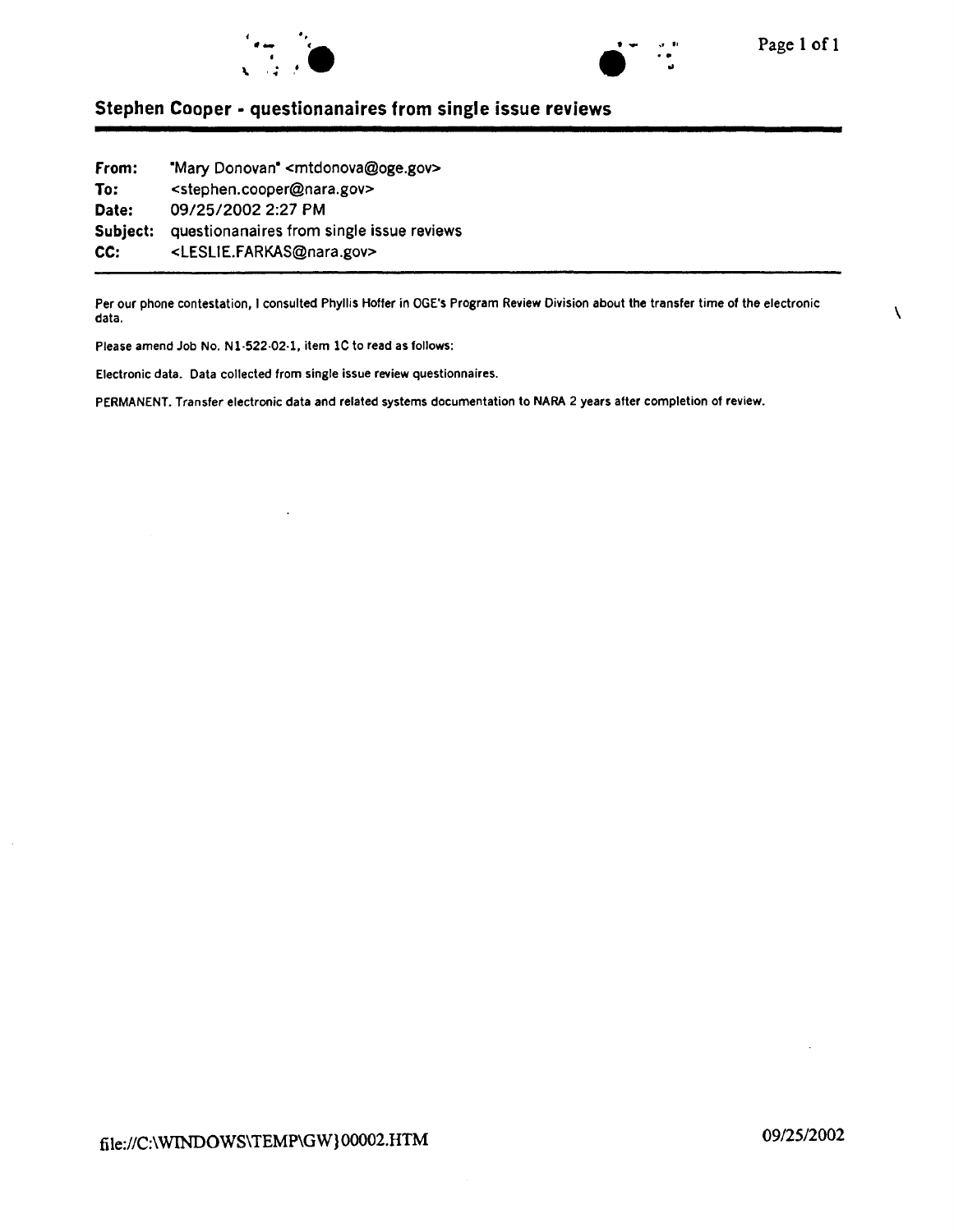



### **Leslie Farkas • Re: Single-issue review electronic data • draft**

**From: To: Date: Subject:**  Re: Single-issue review electronic data • draft "Mary Donovan" <mtdonova@oge.gov> <LESLIE.FARKAS@nara.gov> 08/12/2002 2:52PM

The data fields are the questions and responses on the survey. Every year the survey topic is different; therefore, the questions and data fields vary from year to year. The survey questions/data fields are not about violations of the Ethics in Government Act or related regulations. The questions are designed to help OGE determine how it can assist agencies with their ethics programs (provide better training modules for example).

»>"Leslie Farkas" <LESLIE.FARKAS@nara.gov> 08/12/02 02.12PM >» Mary-

Just one more question-what are the data fields?

Leslie S. Farkas Senior Records Analyst Life Cycle Management Division National Archives and Records Administration 8601 Adelphi Road College Park, MD 20740.6001

301-837-1692 leslie.farkas@nara.gov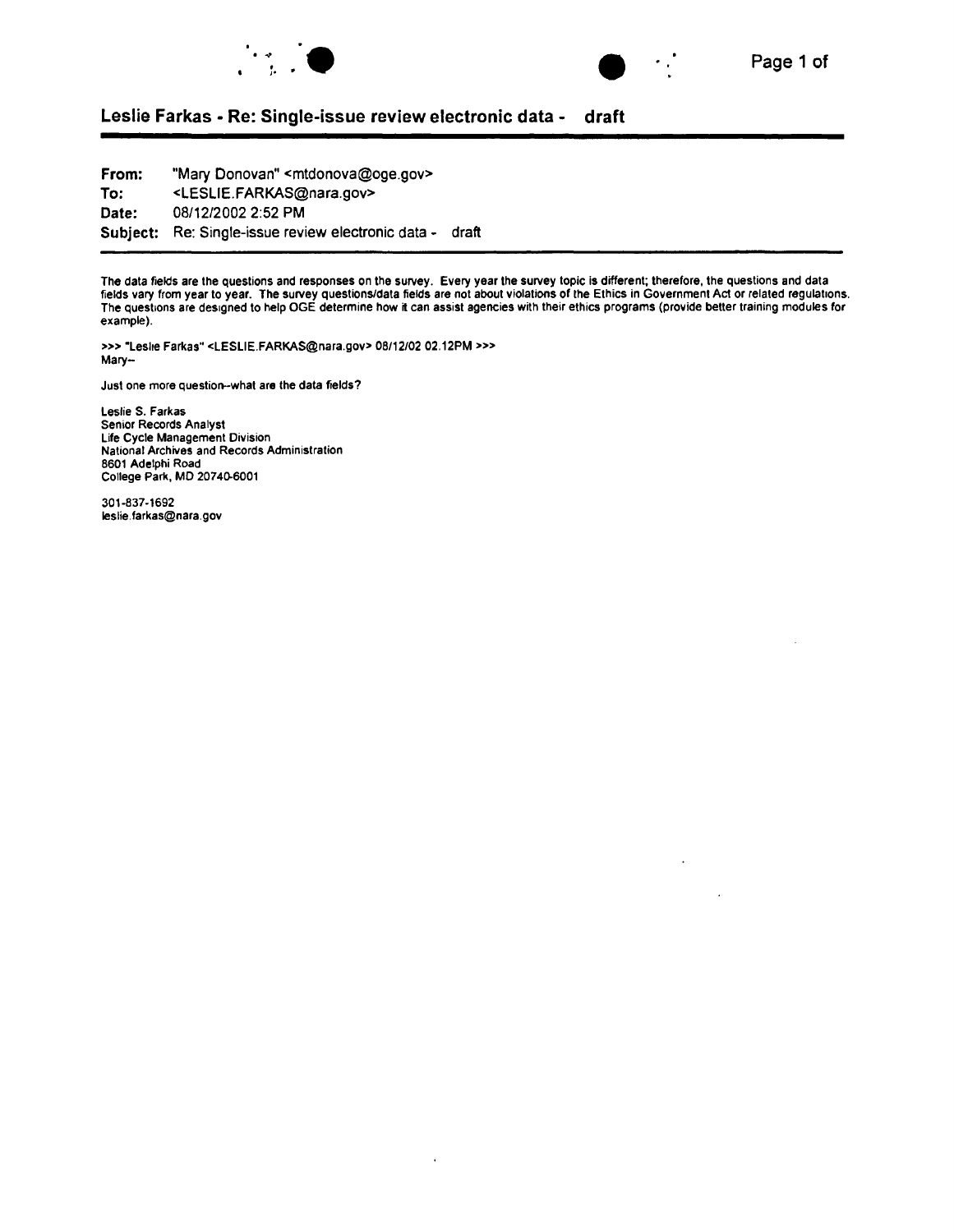



#### Leslie Farkas -Single-issue reviews - electronic data

From: To: Date: Subject: "Mary Donovan" <mtdonova@oge.gov> <leslie. farkas@nara.gov> 08/12/2002 1:29 PM Single-issue reviews- electronic data

For single-issue reviews for which a survey is done, the survey data is in electronic form for tabulation purposes only. The aggregate numbers are then included in the hard-copy report. The only analysis that OGE conducts concerns the totals that are in the haf4opy report. There is no manipulation or analysis of the electronic data.

Once the hard-copy report is finalized, no one ever uses the electronic data, but instead refers to the hard:opy report.

Also, in case you need some clarification about singleissue reviews ...

1} surveys are anonymous (no personal identifiers or agency identifiers), 2) OGE has never done the same survey twice (the topics change each year). As a result, OGE does not analyze or compare surveys conducted in previous years, and 3) some singlasue reviews do not involve surveys at all, but involve interviews with small groups on a narrowly defined topic.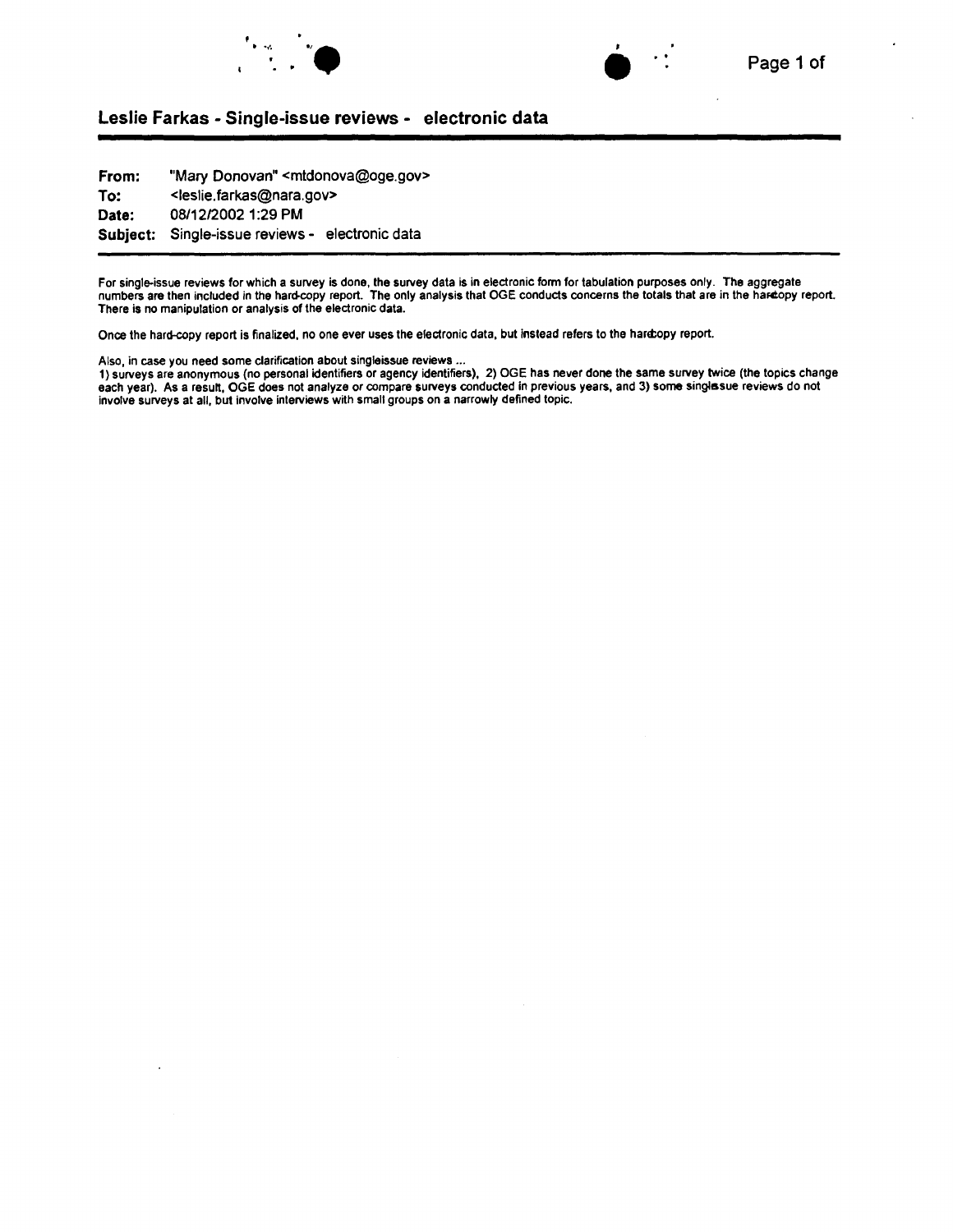



July 10, 2002

Ms. Mary T. Donovan Records Officer US Office of Government Ethics Suite 500 1201 New York Avenue, NW Washington, DC 20005-3917

Dear Mary:

This letter confinns our telephone conversation of July 9, 2002 regarding Job. N1-522-02-2.

Based on that conversation, a pen and ink change will be made to Job N1-522-97-2, Item 1B Audit Work Papers, changing the cut off from ''when all recommendations are closed" to ''when the audit report is issued." Job N1-522-02-2 will be withdrawn as a result of the change.

Sincerely,

 $\ddot{\phantom{a}}$ 

Leslie S. Farkas Senior Records Analyst Life Cycle Management Division

Official File- NWML Day File - NWML

Cc: Farkas Lf/sg/07/10/02 S: correspondence\Usgovethics

File: 1301-1a – US Office of Government Ethics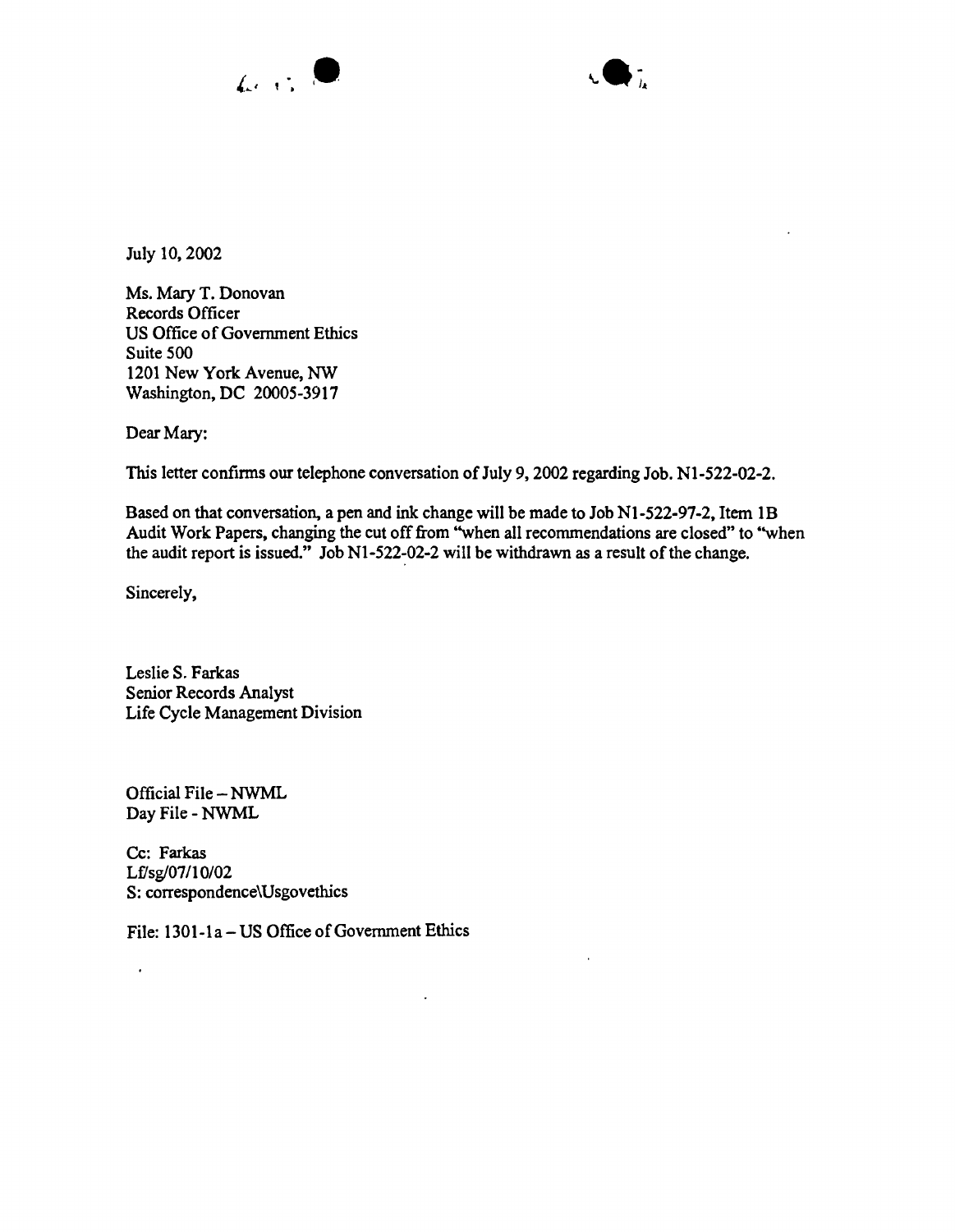$\int_{\mathbb{R}}$  ,  $\int_{\mathbb{R}}$  ,  $\int_{\mathbb{R}}$  ,  $\int_{\mathbb{R}}$  ,  $\int_{\mathbb{R}}$  ,  $\int_{\mathbb{R}}$  ,  $\int_{\mathbb{R}}$  ,  $\int_{\mathbb{R}}$  ,  $\int_{\mathbb{R}}$  ,  $\int_{\mathbb{R}}$  ,  $\int_{\mathbb{R}}$  ,  $\int_{\mathbb{R}}$  ,  $\int_{\mathbb{R}}$  ,  $\int_{\mathbb{R}}$  ,  $\int_{\mathbb{R}}$  ,  $\int_{\mathbb{R}}$  $44n<sup>2</sup>$ 



 $\pmb{\cdot}$ 

Hey Leslie!

 $\ddot{v}$ 

The enclosed schedule will result in a lower retention period for some of the audit work papers. For easier disposition implementation, OGE decided to tie the cut-off to the date the report is issued, rather than when the recommendations are closed. The new retention meets OGE's business needs.

Talk to you soon,

Vhoy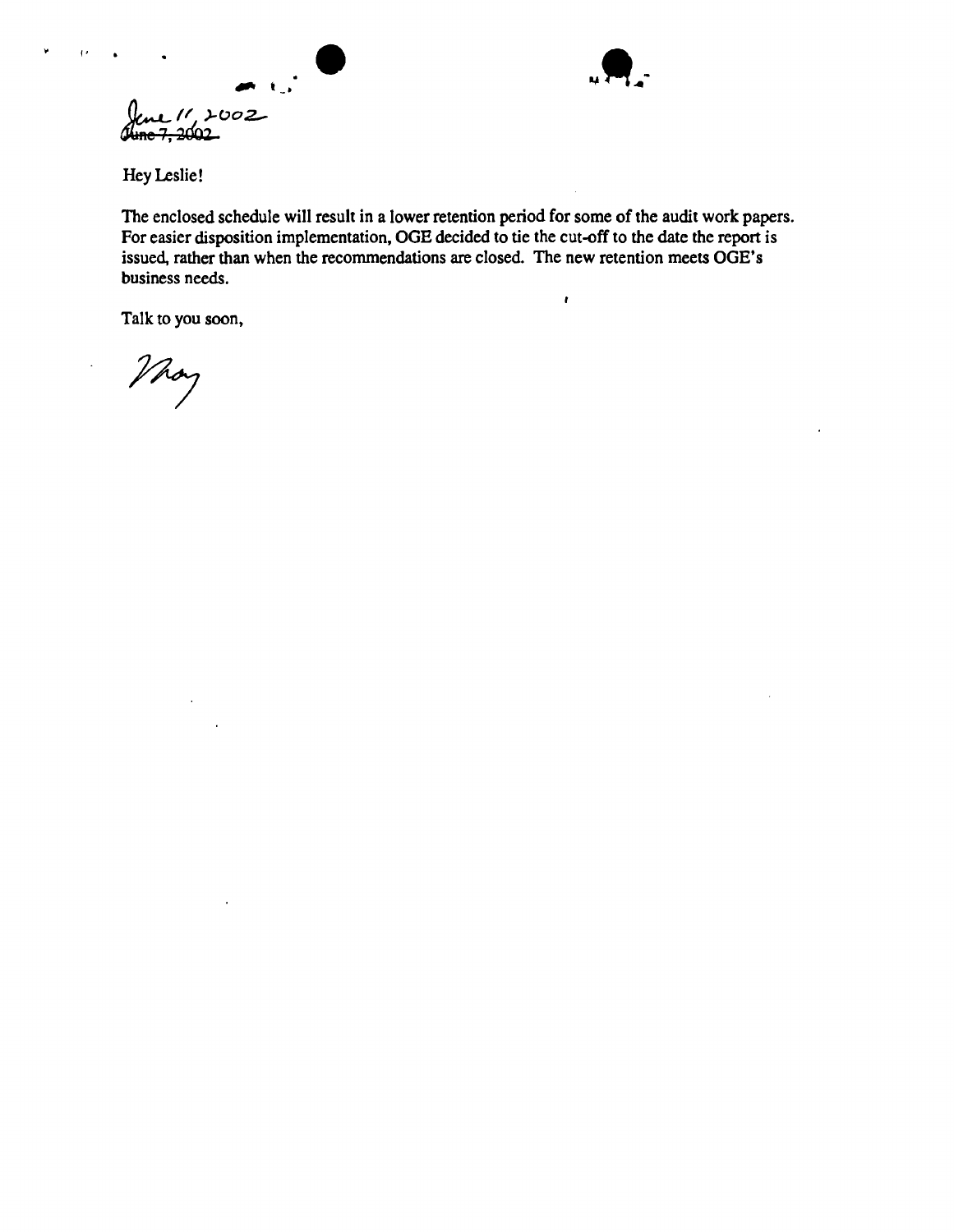

 $\cdot$  .  $\cdot$  expansion  $\cdot$ 

June *25,* 2002

., .. -.

> Mr. Stuart Goldberg Deputy Chief of Litigation Public Integrity Section Criminal Division Department of Justice 10<sup>th</sup> and Pennsylvania Avenue, N.W. Washington, D.C. 20530

Dear Mr. Goldberg:

We are writing to follow up with you on your letter of December 7, 2001, and your telephone conversation on April11, 2002, with Christopher Runkel, Senior Counsel at the National Archives and Records Administration concerning the proposed General Records Schedule (GRS) for ethics records, Job No. Nl-GRS-01-1 (enclosed). Specifically, we would like to clarify the disposition period for Semiannual Expense Reports for Non-federally Funded Travel, Item Sa.

The proposed GRS for agency ethics program was developed by the Office of Government Ethics (OGE) and the National Archives and Records Administration (NARA), in consultation with an Interagency Workgroup of the Creation of Retention Periods for Common Ethics Program Records. The proposed GRS covers Executive Branch records created under Title IV of the Ethics in Government Act of 1978 as amended, *S* USC appendix, Title IV. The schedule does not cover records pertaining to legislative and judicial ethics programs, the Hatch Act, the Whistleblower Protection Act, and procurement integrity.

Item Sa of the proposed GRS cover non-federally funded travel files maintained by all executive agencies. Following are the changes contained in the proposed GRS:

Item Sa, agency copies of Semiannual Expense Reports for Non-federally Funded Travel, covers agency copies of the reports submitted to OGE using Standard Form (SF) 326. Under the currently approved GRS 9, Item 6a, agencies retain their copies of the reports submitted to OGE for four years. The proposed GRS reduces the retention period to three years. These records are located in Executive Branch agencies across the Federal government.

Your comments on the pending GRS and your conversation with Christopher Runkel, indicated that the Department of Justice (DOJ) Public Integrity Section wishes to have access to the Reports for investigative purposes for a period of six years. In your discussion with Mr. Runkel, you indicated that DOJ prefers not to usc records retained in Federal agencies to protect the secrecy of its investigations; however, both the current and proposed GRS cover only those ethics records created and maintained by Executive agencies. Records covered by Item Sa in both the current and the proposed GRS are located in agencies throughout the Executive Branch, and therefore, may not be the records DOJ wishes to review or audit. The retention of ethics records maintained by OGE are covered by specific agency records control schedules which have been approved by NARA. Semiannual Expense Reports received by OGE are retained for four years in accordance with OGE records schedule number N1-522-99-1, approved on May 4, 1999.

Recognizing that DOJ's Public Integrity Section wishes to use these reports for audits and investigations for a six-year period, NARA proposes the following: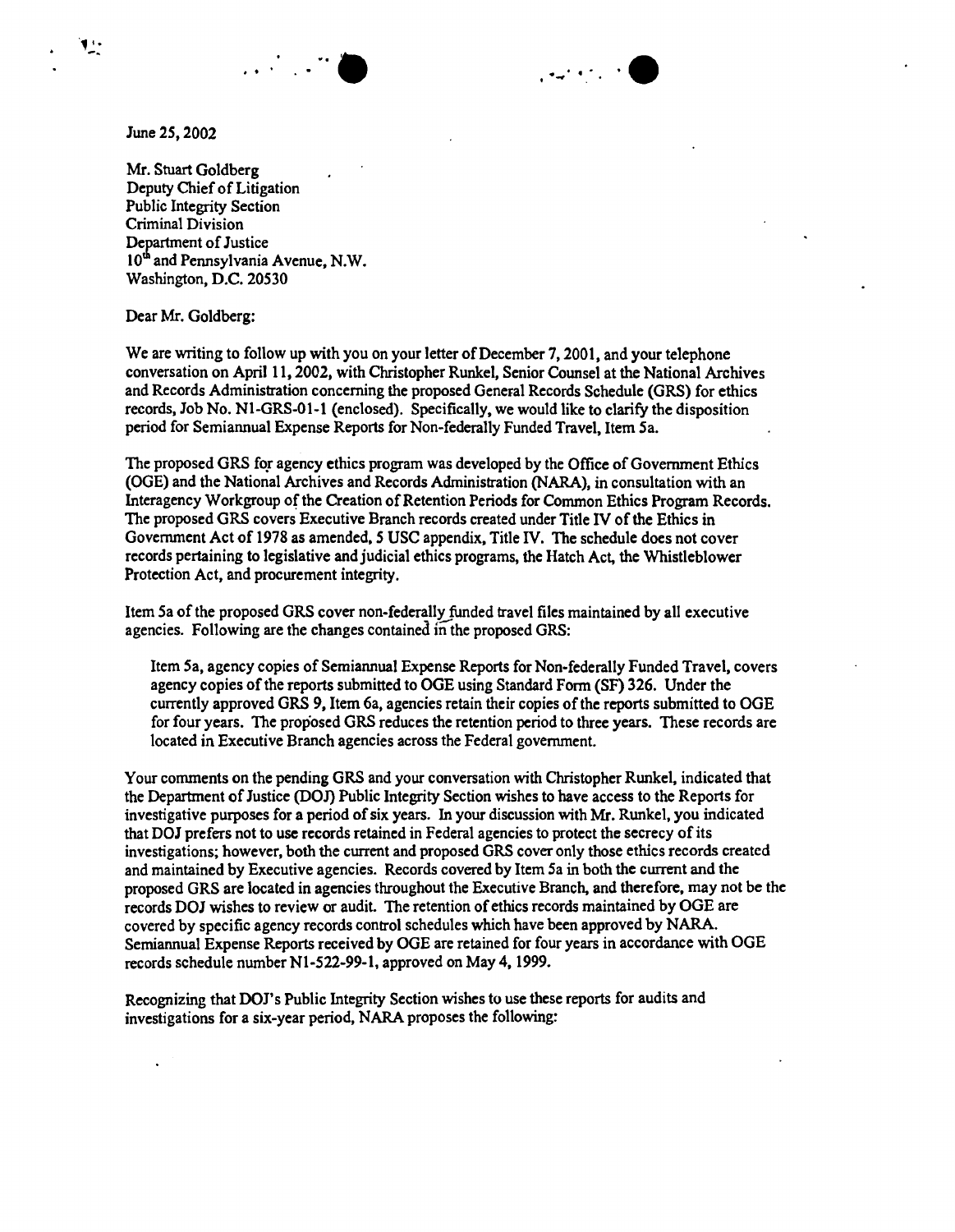

.. ·- ... . . . . .. a .. - . "-·." . ·--

• Since the Semiannual Reports will be maintained by OGE for six years, we recommend that the agency's copy of the reports, Item Sa, be retained for three years, in accordance with the proposed GRS.

We would appreciate receiving written confirmation that DOJ Public Integrity Section's requirements will be met by having OGE retain Semiannual Expense Reports for six years, and that the three-year retention for the agency copies of the Semiannual Reports (Item Sa) will meet the needs of the Public Integrity Section. We would appreciate receiving you concurrence within 30 days of the date of this letter.

Thank you for your assistance in this matter. If you have any questions, please contact Stephen Cooper by telephone on 301-837-161S, or by email at stephen.cooper@nara.gov.

Sincerely,

MARIE B. ALLEN **Director** Life Cycle Management Division

Enclosures . -·

cc: Christopher Runkel, Senior Counsel, NGC ·

Mary Donovan Records Officer Office of Government Ethics Suite SOO 1201 New York Ave, NW Washington, D.C. 2000S-3917

Official File: agency correspondence 1301-1a - Independent agencies - Office of Government Ethics NWML Reading File

cc: N1-GRS-01-1 (Cooper) N1-S22-99-01

sc/sg/06/25/02 S:\correspondence\goldberg ethics letter v3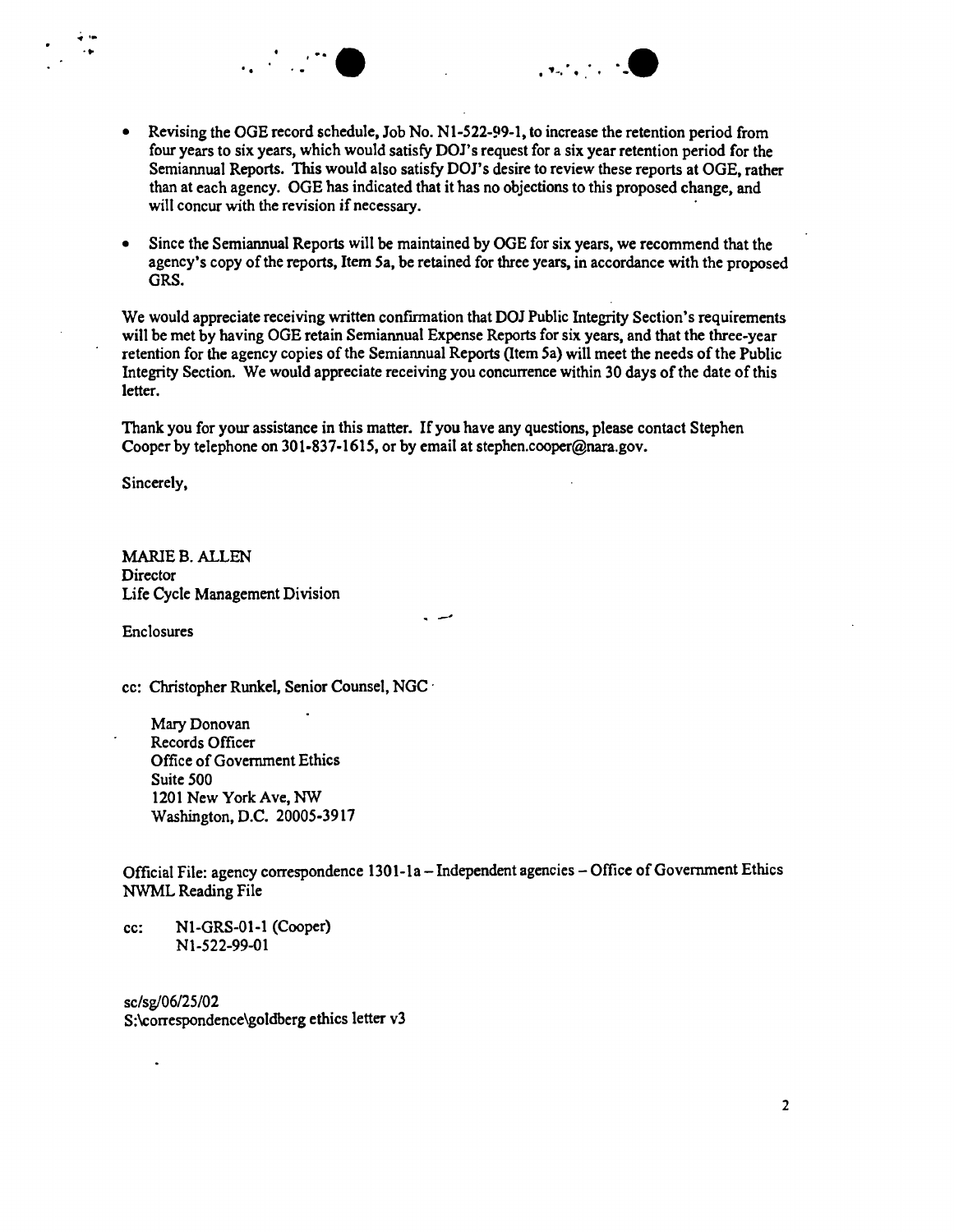



 $\ddot{\cdot}$ 

## **Kevin Tiernan • Re: Nl-522-03-1 nitpicking**

**From: To: Date: Subject:**  'Mary Donovan' <mtdonova@oge.goV> <kevin. tierna n@nara.gov> 02/03/2003 12:43 PM Re: N1-522-03-1 nitpicking

I concur with the change. You can make the pen and ink change to the schedule.

Mary T. Donovan, CRM Records Management Officer (202) 208-8000 ext. 1185 U.S. Office of Government Ethics Suite 500 1201 New York Ave., NW Washington, DC 20005-3917

>>>'Kevin Tiernan' <kevin.tiernan@nara gov> 02/03/03 12:03PM >>> Steve asked me to change the disposition of item 1(8) to read: TEMPORARY. Delete when file copy is generated and when no longer needed for reference or updating, whichever is later.

I can do this in hand, or you can email me the page. Your call.

 $\ddot{\phantom{0}}$ 

Hope you had a nice weekend.

KT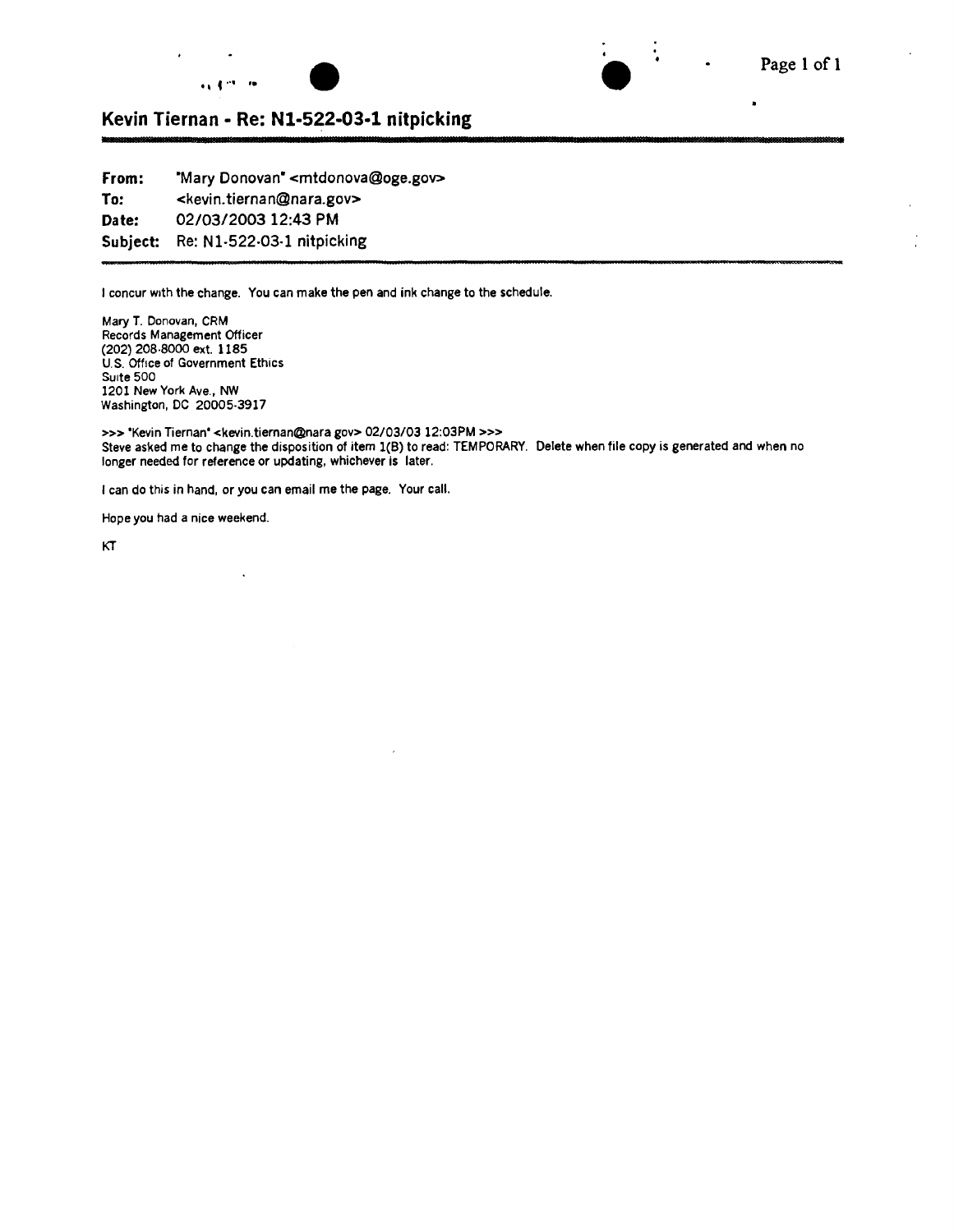

January 7, 2003

·.

Thomas Cotter NWML - Life Cycle Management Division Room 2100 National Archives at College Park 8601 Adelphi Rd. College Park, MD 20740-6001

Dear Tom:

Enclosed is an SF 115 and one copy covering OGE's records relating to the Integrity Committee.

These records are created as a result of Executive Order 12993 (March 21, 1996) which concerns allegations against Inspectors General. Under Section 6, Records Maintenance, of EO 12993 it states, ~All records created and received pursuant to this order are records of the Integrity Committee and shall be maintained by the FBI.• An FBI member is the chair of the committee and OGE's director is one of several members of the committee.

The only records that OGE has relating to the Integrity Committee are the case summaries (Item 1A) and the word processing documents used to create the hard copy case summaries(Item 1D). These are basically briefing papers used by OGE's director at the meetings. I'm proposing them as temporary because the FBI maintains the complete file of Integrity Committee matters. Records under Item 1B are not OGE records, but background materials provided by the FBI or other agency that OGE subsequently returns to the originating agency. Also, item 1C are non-record materials as they are copies used for reference purposes. I included them on the schedule to give the reader some context of the process and you may cross those items off the schedule if you wish. If you have any questions, please call me at (202) 208-8000, ext. 1185.

Sincerely, SINCETELY,<br> $m_{\alpha}$ ,  $\sqrt{\gamma_{\alpha}}$ <br>Mary T. Donovan, CRM

Records Officer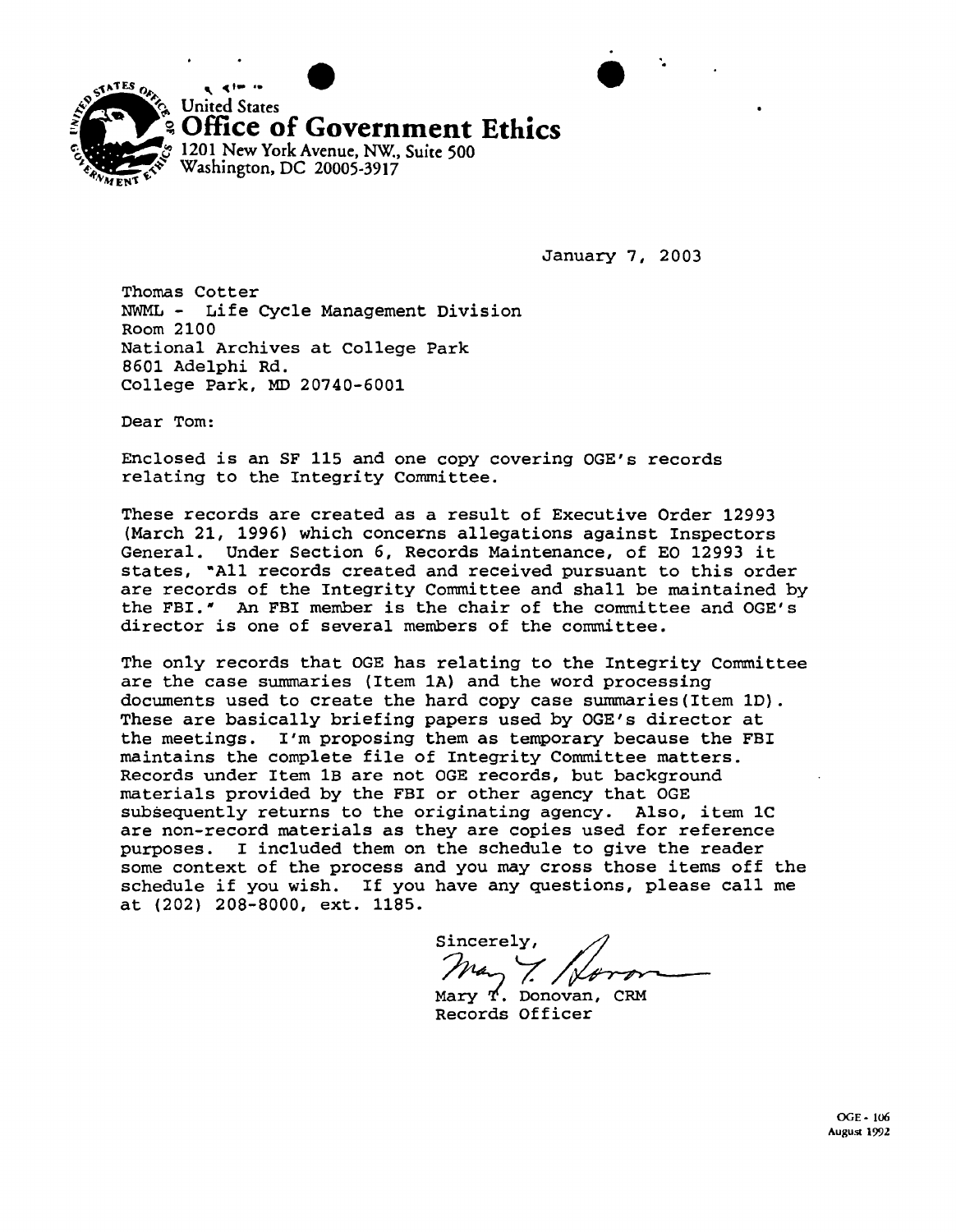

November 19, 2004

National Archives at College Park Life Cycle Management Division - Room 2200 Attn. Kevin Tiernan 8601 Adelphi Rd. College Park, MD 20740-6001

Dear Kevin:

Enclosed *is* an SF 115 amending the disposition for the OGE Director's read file. These records were previously scheduled under N1-522-96-3, item 1. OGE has recently reassessed their business needs for the records and would like to change the retention period from 20 years to 30 years before transfer to the National Archives.

If you have any questions, please contact me at 202-482-9232.

Sincerely,

Mary T. Donovan, CRM Records Management Officer

Enclosure